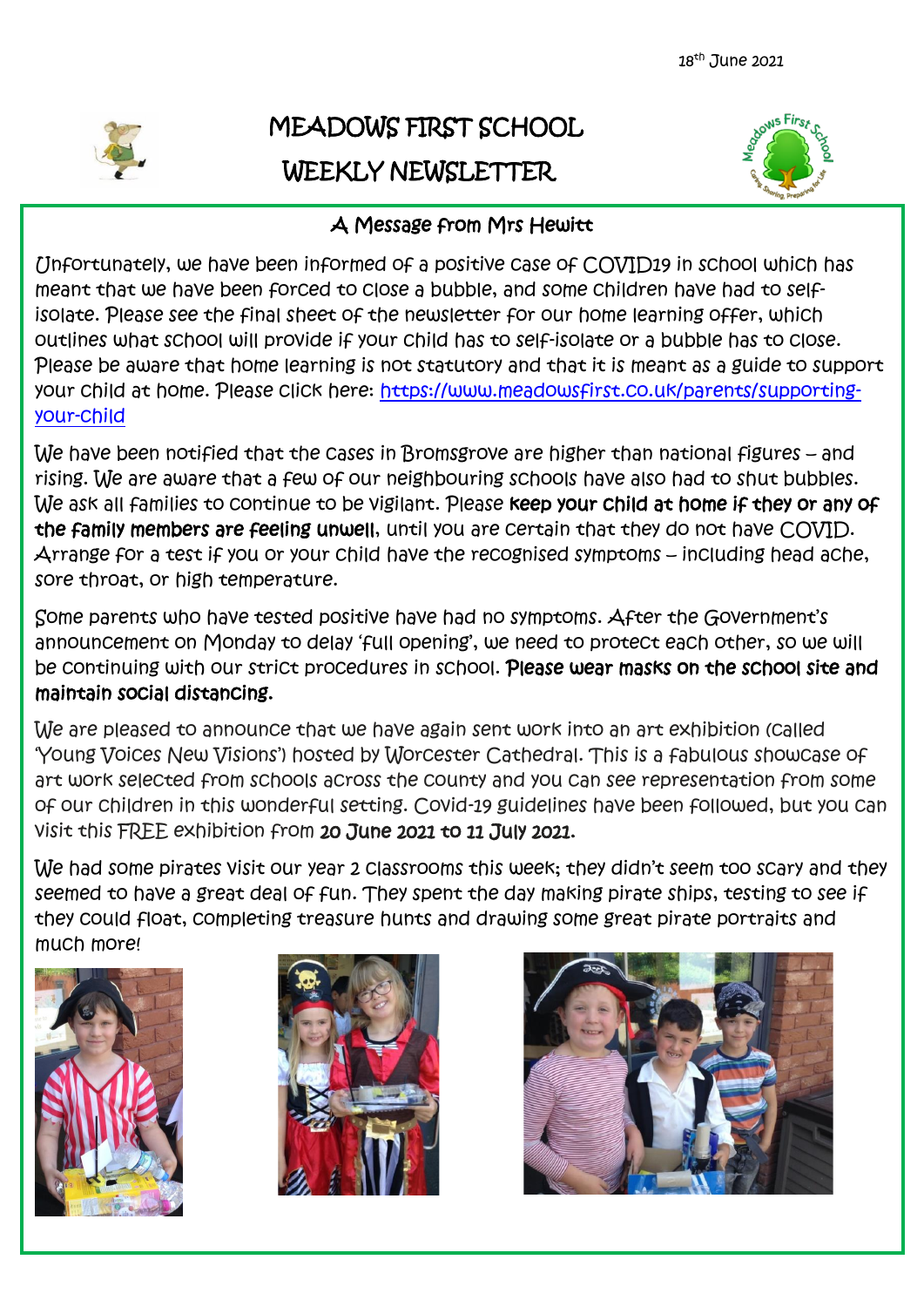## **Key messages for parents re COVID**

#### Asymptomatic testing information for parents and adults in households with children

NHS Test and Trace have announced that all adults in households with school and college age children without symptoms can now access regular rapid coronavirus (COVID-19) testing. Test kits can either be collected or ordered online, as set out below. Tests are fast, easy and completely free. There are [different ways](https://www.gov.uk/guidance/rapid-lateral-flow-testing-for-households-and-bubbles-of-school-pupils-and-staff) [\(https://www.gov.uk/guidance/rapid-lateral-flow-testing-for](https://www.gov.uk/guidance/rapid-lateral-flow-testing-for-households-and-bubbles-of-school-pupils-and-staff)[households-and-bubbles-of-school-pupils-and-staff\)](https://www.gov.uk/guidance/rapid-lateral-flow-testing-for-households-and-bubbles-of-school-pupils-and-staff) for a household, childcare or support bubble to collect their test to take at home, twice-weekly:

- by collecting a home test kit from a local test site anyone aged 18 or over can collect 2 packs of 7 tests. [https://find](https://find-covid-19-rapid-test-sites.maps.test-and-trace.nhs.uk/)[covid-19-rapid-test-sites.maps.test-and-trace.nhs.uk/](https://find-covid-19-rapid-test-sites.maps.test-and-trace.nhs.uk/)
- by ordering a home test kit online please do not order online if you can access testing through other routes, this frees up home delivery for those who need it most. <https://www.gov.uk/order-coronavirus-rapid-lateral-flow-tests>
- through your employer, if they offer testing to employees.



## **Meadows Mouse Awards**

| Goslings            | Jax - trying hard with his independent writing. Ethan - being a super actor,<br>when retelling The Three Billy Goats Gruff.                                 |  |  |  |
|---------------------|-------------------------------------------------------------------------------------------------------------------------------------------------------------|--|--|--|
| Cygnets             | Olivia - amazing reading in Phonics. Esme - being a superstar at lunchtimes.                                                                                |  |  |  |
| <b>Caterpillars</b> | Olivia - making a great effort in Maths and answering questions. Amelia for<br>trying hard to develop neat handwriting.                                     |  |  |  |
| Dragonflies         | Cairo - super writing about eggs. Freya - working hard during writing<br>sessions.                                                                          |  |  |  |
| Owls                | Mia P - excellent retell of our pirate story. Kiran M - excellent improvement<br>in his handwriting.                                                        |  |  |  |
| Hedgehogs           | Harvey - focused and determined on our treasure hunt. Eleanor S -<br>enthusiastic to share ideas in our English lessons.                                    |  |  |  |
| <b>Sharks</b>       | Lenny A - thrilling suspenseful story opening. Reegan K - working so hard with his maths<br>work.                                                           |  |  |  |
| <b>Dolphins</b>     | James B & Anaya S - creating atmosphere and suspense in their story writing.                                                                                |  |  |  |
| Jaguars             | Mac W - fantastic work on food chains in Science. Stanley C - super                                                                                         |  |  |  |
|                     | Expressive reading in front of the whole class.                                                                                                             |  |  |  |
| <b>Tigers</b>       | Aron C - working hard in DT and making a wonderful kite prototype. Betsy P - working hard<br>in all lessons, being a kind friend and always being positive. |  |  |  |

### **Break the Rules Day**

A big thank you to everyone for supporting the event, Friends raised £395.29 for the school.

### **Summer Raffle**

Friends of Meadows are excitedly getting everything prepared for our Summer Raffle. Prizes include a Morgan car factory tour, hair/beauty vouchers, prizes for the kids, and more! We will be hosting this online, as we did last year. Please ensure you have registered for an account here: <https://raffall.com/>

The raffle will be drawn on Friday 9th July. More information will follow next week: good luck!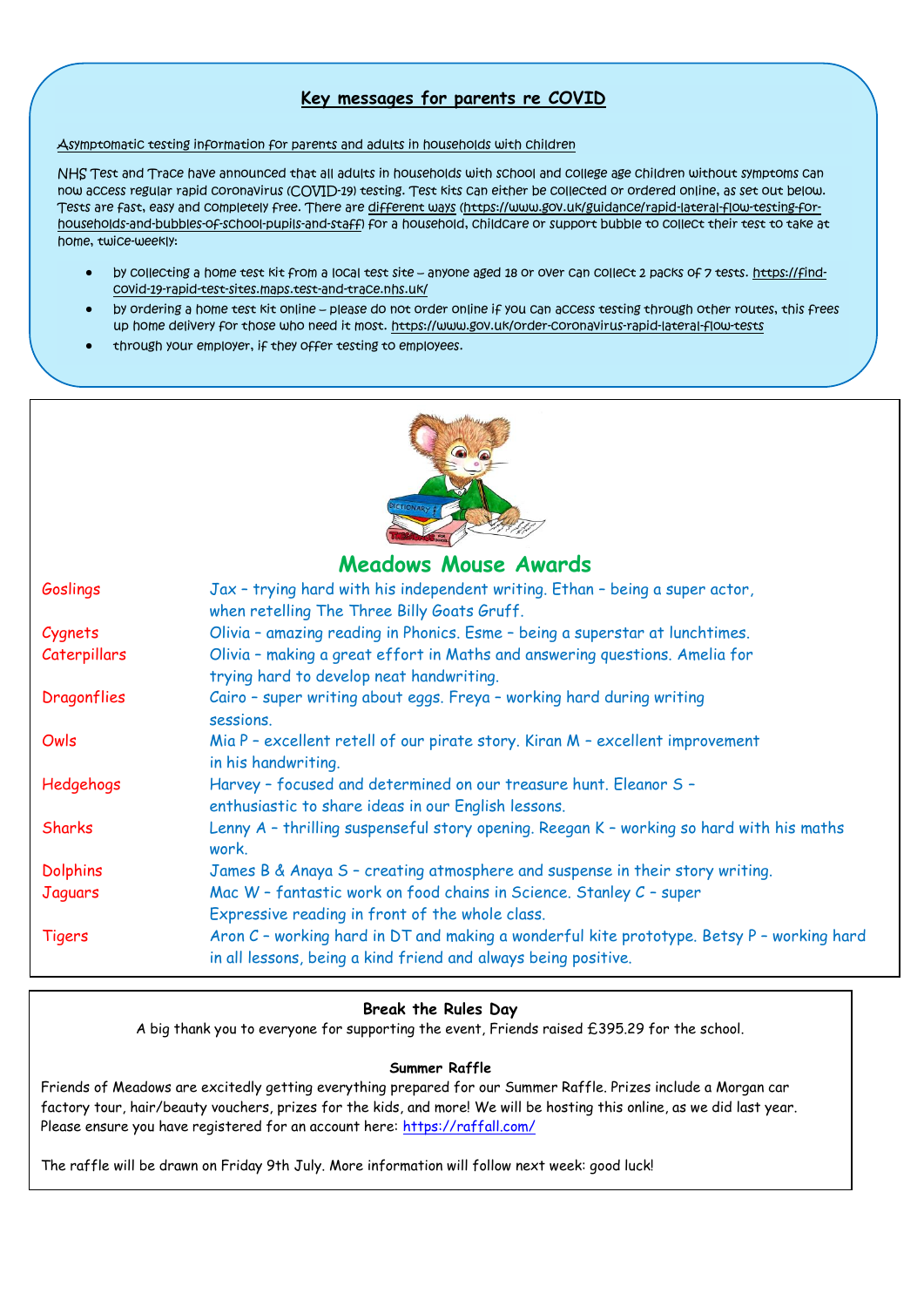# **The Summer Reading Challenge returns!**



Wild World Heroes, The annual Summer Reading Challenge 2021, arrives in libraries across the UK this June and July. Children can also take part online through the official website <https://summerreadingchallenge.org.uk/news/general/wild-world-heroes-intro>

The aim of this popular challenge encourages reading for pleasure over the summer holidays, building reading skills and confidence. By providing fun reading activities this summer the Challenge will also play a key role in supporting reading catch-up after a difficult year.

This year's theme - 'Wild World Heroes' – aims to inspire children to explore ways of helping to save the planet. With ideas from WWF, the Challenge focuses on taking action for nature and tackling real-world environmental issues, from plastic pollution and deforestation to wildlife decline and nature loss. Through taking part in the Challenge, with free packs from public libraries or online, children will be able to join six fictional characters - 'wild heroes' to help solve some of these threats, learning about the importance of the environment while helping to restore nature levels in the neighbourhood of 'Wilderville'.

Through reading books, collecting rewards and learning all about our planet, Challenge participants will help the Heroes make Wilderville a greener place to live.

There are exclusive incentives to collect and plenty of brilliant books to enjoy, the Challenge is the perfect summer activity to build young readers' skills and confidence during the long break from school.